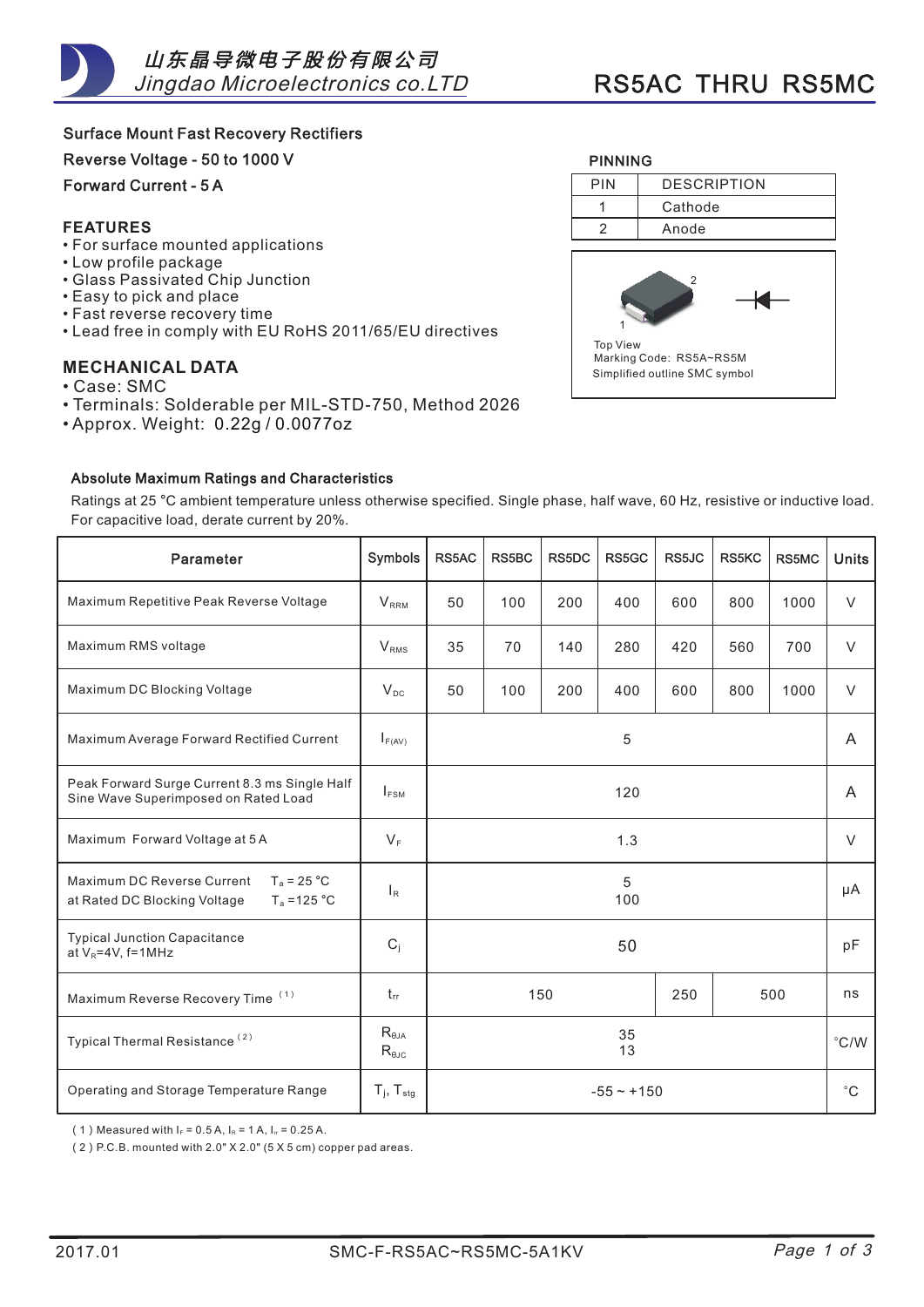山 东 晶 导 微 电 子 股 份 有 限 公 司